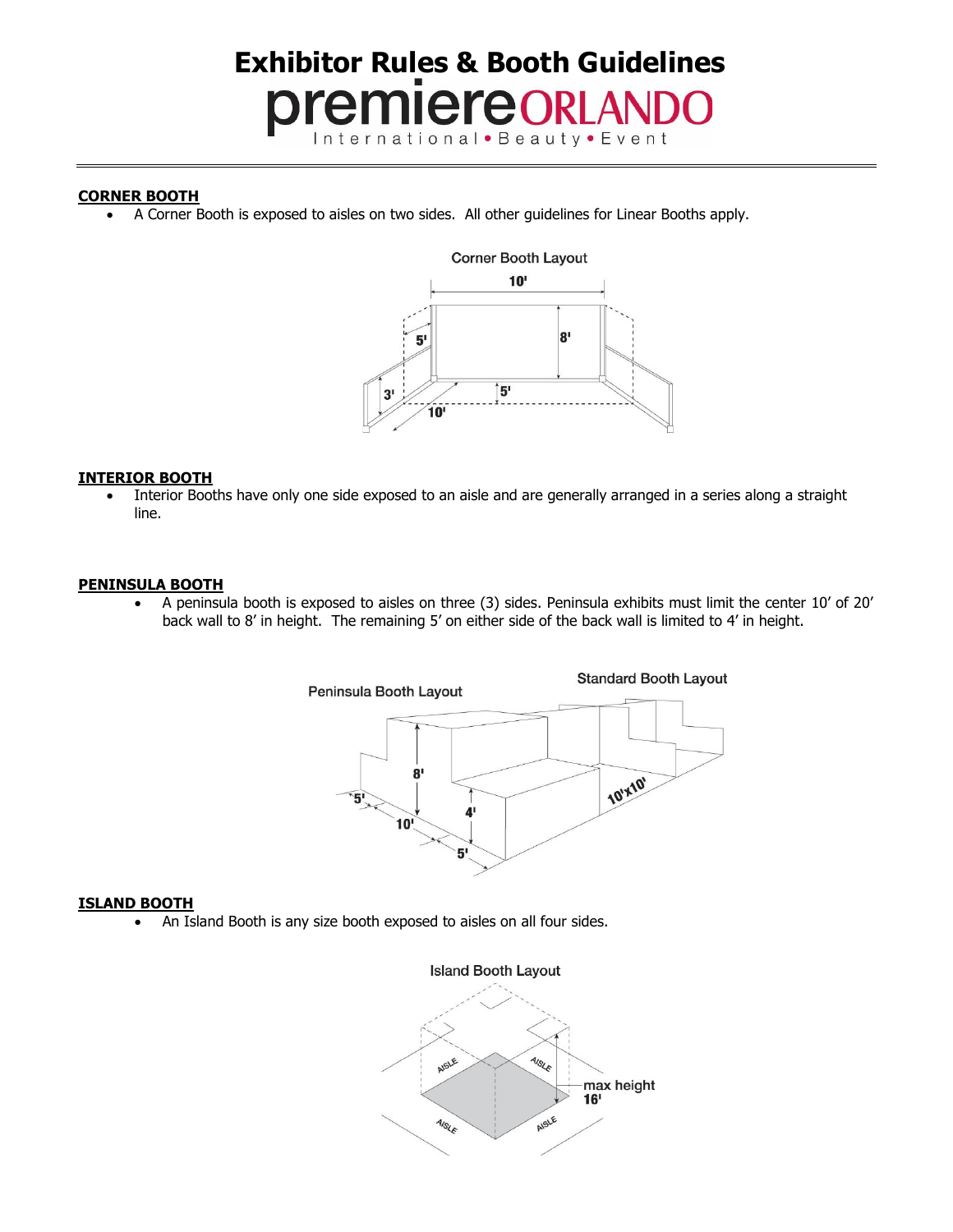# **BOOTH HEIGHT & REGULATIONS**

- **Height Restrictions** (Rule applies to corner, interior, and peninsula booths)
- No part of a display along the back drape section of the booth may be higher than 10'. The back wall drape is supplied by Premiere to the exhibitor at 8' high. If an exhibitor chooses to go the maximum height of 10', they must rent 10' drape to cover any portion above 8'. **(drape must match show colors)**
- If drape is not ordered the exhibitor will be asked to lower or dismantle the display to accommodate the 8' drape height.
- **If an exhibitor does not comply with lowering their display, exhibitor in violation will be responsible for covering all fees.**
- In the case of a standard 10' X 10' booth, any side wall extending 5' from the back wall of the display booth shall not exceed 8' in height, and the remaining 5' side wall or divider extending out to the aisle between display booths shall not exceed 4' in height. No exhibit booths shall be allowed to obstruct clear vision to other booths in the same line or adjacent lines, unless it is an island display having four (4) sides.
- Exhibitors using a hard back wall must leave a nine-inch (9") clearance at the rear of the booth for access to electrical equipment, etc. Back-to-back hard walls must have eighteen inches (18") between the hard walls.
- In the case of a multi-level booth display, Premiere Show Group must be notified, and blueprints approved by a structural engineer must be made available for approval of such construction. Multi-level booths must also comply and order the appropriate firewatch through OCCC to meet Fire Marshal regulations.
- **The maximum height of an island booth shall be 16'.**

# **HANGING SIGNS**

• Exhibitors with less than four booths are prohibited from hanging signs/banners above their booth. There are limited points in the exhibit halls from which to hang signs, banners, etc. Exhibit booth signs, banners, booth ceilings or canopies, lighting grids or other exhibit related equipment should be free standing and floor supported where possible. Attachment to exhibit hall ceiling beams or trusses is permitted only through the Orange County Convention Center using the appropriate OCCC order form. Request for approval of hanging signs and banners must be submitted to Premiere Show Group by May 10, 2022. The request must include a description or drawing of the sign/banner, size, height to top of sign, proposed method of installation, location of hanging points, and total weight. Hanging signs/banners may not exceed 50% of the perimeter space assigned to the exhibiting company or a height of 18' unless approved in writing by Premiere Show Group.

# **BOOTH AESTHETIC GUIDELINES**

- All tables within your booth must be draped and/or skirted.
- All signs must be professionally produced and/or created. "Last minute", hand-lettered signage is strictly prohibited.
- The use of corrugated boxes, unlabeled bins, etc. to display and/or sell merchandise is strictly prohibited.
- Unsightly storage of inventory within your booth area during show hours (i.e., stacked boxes/cartons of product) is not permitted.
- Premiere Show Group urges all exhibits and displays to convey a professional and high-quality image. Professionally produced exhibits are encouraged.
- Premiere Show Group reserves the right to decline or prohibit any exhibit, which, in its judgment, is not suitable to or in keeping with the character of the exhibition. This reservation is all-inclusive and concerns persons, things, conduct, printed matter and souvenirs.
- In all cases Premiere Show Group shall have the absolute right to require Exhibitor, at Exhibitor's expense, to change, alter, modify, or remove all or part of his exhibit or display booth. Grounds for such action shall include but not be limited to:
	- $\circ$  Lack of aesthetic uniformity or harmony with other display booths at the Premiere Orlando Show.
	- $\circ$  Non-compliance with express restrictions on the dimensions of the display booth or any part thereof whether contained in the Space Contract or the Exhibitor's Manual.
	- o Objectionable noises or odors emanating from the display booth.
	- $\circ$  Objectionable signs or lights in the display booth.
	- o Obstruction of aisles or of other display booths.
	- $\circ$  Objectionable clothing or attire worn by Exhibitor's personnel, his agents, or models.
- Exhibitor shall not store boxes, crates, construction materials or any other materials in or around the display booth area. Any unfinished and/or exposed part of a display booth must be draped at Exhibitor's expense.
- No banner, signage, header, or lighting system will be allowed to be hung from overhead to span any aisle.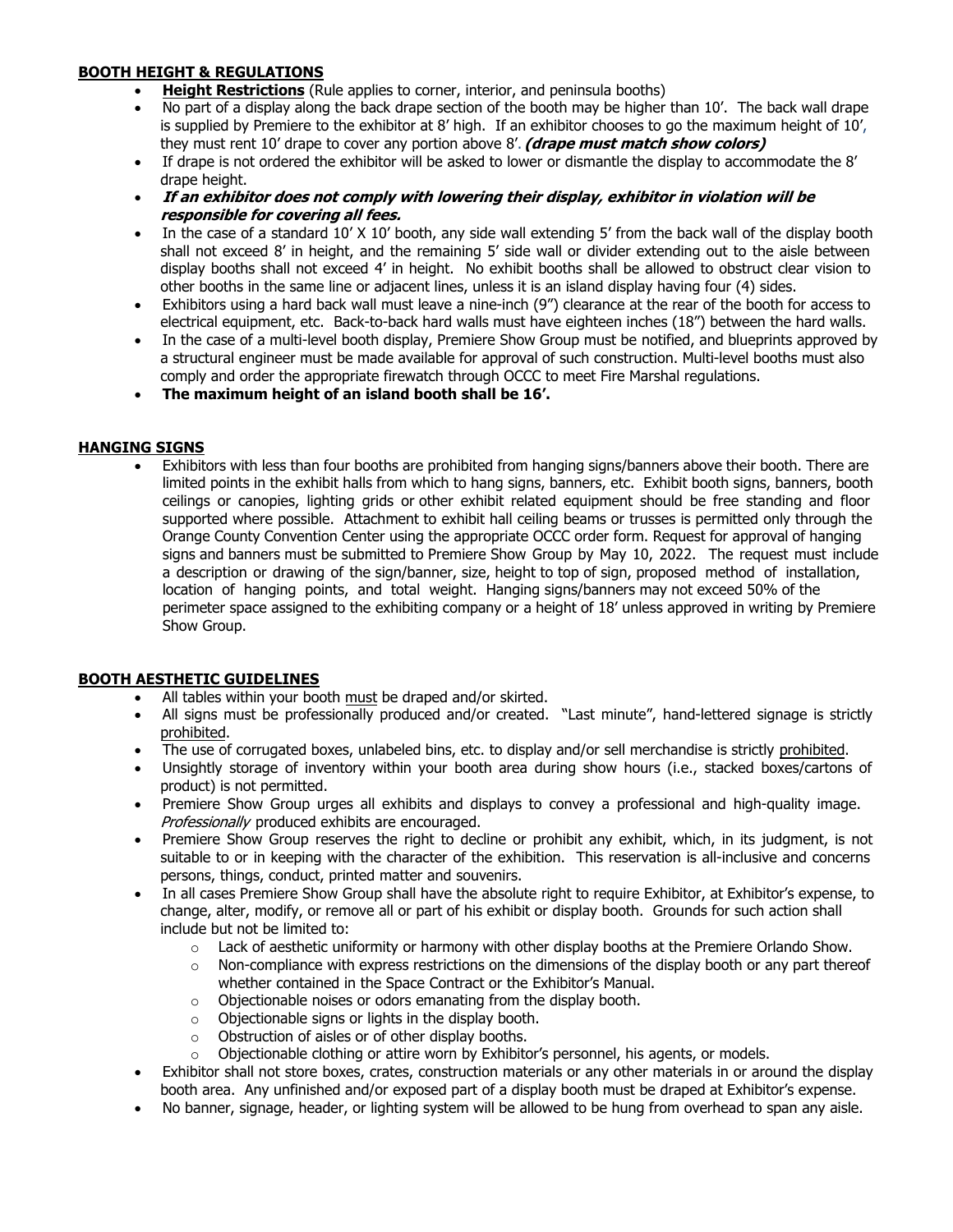## **PREP AREAS**

• A prep area with shampoo bowls is available for use by exhibitors at no charge. These areas are located on the show floor and will be indicated with signs. Please keep areas as clean as possible so that other exhibitors may use the space.

#### **EXHIBITOR APPOINTED CONTRACTOR RULES/ UNION GUIDELINES**

• Florida is a "right-to-work-state". Exhibitors may set up their own exhibits. They may also handle their own freight as long as it does not involve the use of motorized equipment such as forklifts or pallet jacks. Exhibitors need to coordinate dock times by contacting Freeman. Exhibitors cannot supply their own riggers, electricians, or plumbers.

#### **PRODUCT QUALIFICATIONS**

- Premiere Orlando Show is a trade show for the Professional Beauty Industry. Products exhibited on the show floor should include only those which assist the professionals of the industry. Examples of products not allowed on the show floor include, but are not limited to, the following: unrelated industry clothing, jewelry, and other such boutique items. Show Management reserves the right to determine the eligibility of any company or product for inclusion in the conference and reserves the right to reject, effect or prohibit any exhibit in whole or in part, or any Exhibitor, or his representatives, with or without giving cause.
- **There will be no warnings, first time with unrelated product, Premiere will remove these items and storage fees will apply. Exhibitor in violation will be responsible for covering storage fees.**
- Exhibitors may conduct business only within their booth space. Printed matter may not be distributed in any area of the show except within the confines of their booth, unless otherwise noted.

#### **PRODUCT DIVERSION**

• Premiere Show Group is aware of the growing issue of product diversion. We are currently doing our part prior to the event and will continue looking for signs of product diversion on show site, but we need your help. Be sure to get pertinent information about the companies or individuals you are about to do business with. If you suspect product diversion at any time during the show, please bring it to our attention immediately!

#### **SOUND & NOISE REGULATIONS**

- The demonstration of products, services, and equipment is allowed; however, the noise level **must** be contained within your exhibit area and remain at a level that is not objectionable. Aisles surrounding your exhibit may not be used to hold or stage attendees to view the demonstration. Aisles must remain clear.
- Sound systems/ speakers utilized for stage presentations must be directed inward towards a viewing audience/ seating area and **not the aisle**.
- Speakers that are rigged must be hung at a downward angle and turned **inward** to face the stage/ platform area. If speakers are found in violation, the exhibitor is responsible for all cost incurred to correct the violation.
- Speakers will not be permitted in those areas that are solely used to conduct business.

#### **Violation of Sound Regulations:**

**Premiere Show Group** shall be the **sole arbiter** of acceptable sound levels and will take necessary action to reduce or remove that, which is objectionable. The following is the warning procedure:

- First notice of sound violation: verbal warning
- Second notice of sound violation: written warning
- Third notice of sound violation: disconnection of sound systems (30 Minutes)
- Fourth notice of sound violation: disconnection of sound systems (remainder of the day)

## **Exhibitors with 3 or less contiguous linear booths:**

Exhibitors with 3 or less contiguous booths are permitted to use one powered speaker for voice amplification only, with a limitation of 100 watts.

#### **Exhibitors with 4 or more contiguous booths:**

Exhibitors with 4 or more contiguous booths will be granted permission to utilize sound systems of their design provided a platform presentation or educational program is presented.